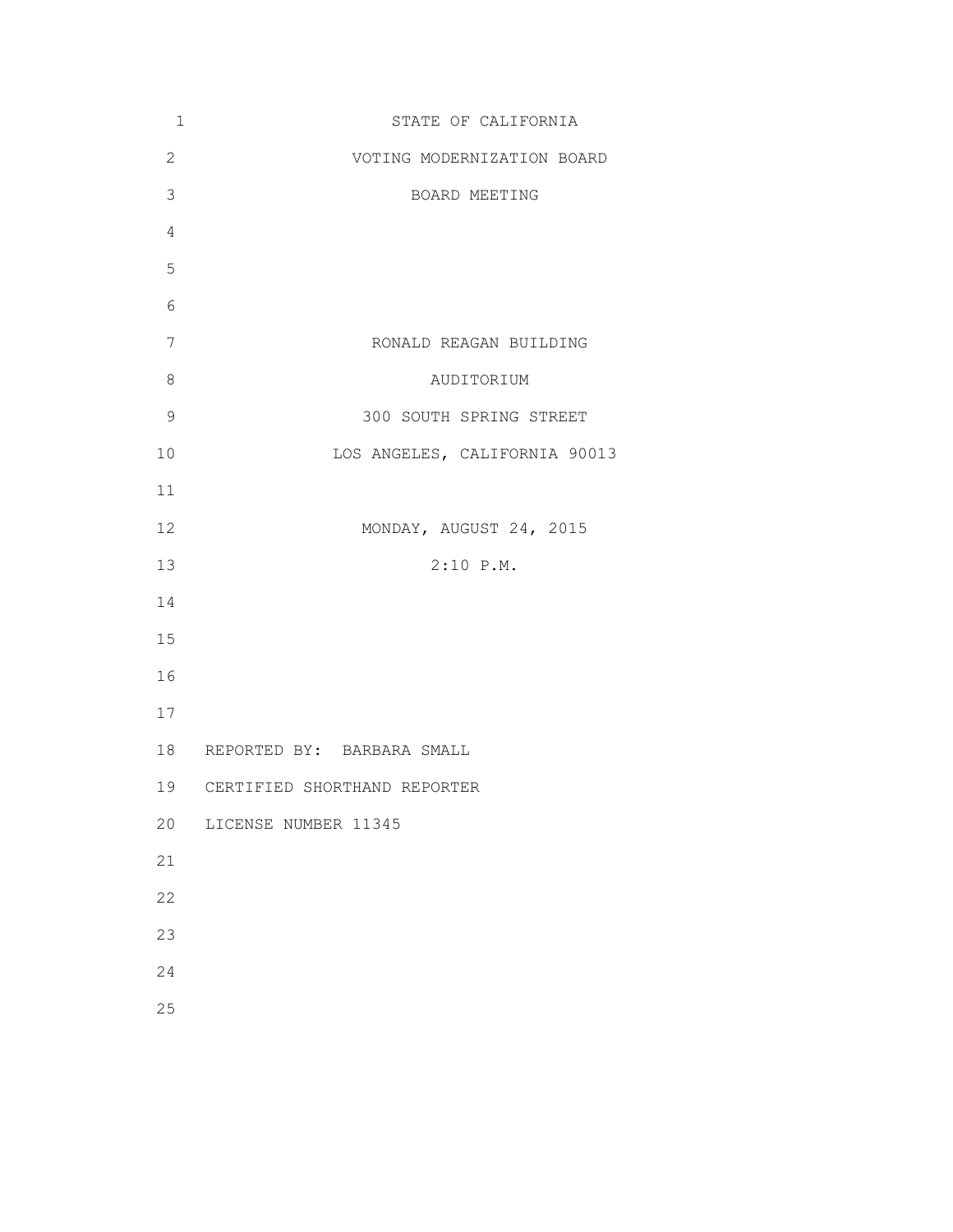| $\mathbf 1$    | PRESENT:                                                                 |
|----------------|--------------------------------------------------------------------------|
| $\overline{2}$ |                                                                          |
| 3              | BOARD MEMBERS:                                                           |
| $\overline{4}$ | Mr. Stephen Kaufman, Chairman                                            |
| 5              | Ms. June Awano Lagmay                                                    |
| 6              | Ms. Teri Holoman (appearing via teleconference)                          |
| 7              | Mr. Gabriel Sandoval                                                     |
| 8              |                                                                          |
| 9              | STAFF:                                                                   |
| 10             | Executive Officer: Jana Lean                                             |
| 11             | Staff Consultant: Katherine Montgomery                                   |
| 12             | Staff Counsel: Robbie Anderson                                           |
| 13             | Assistant to the Board: Stacey Jarrett (appearing via<br>teleconference) |
| 14             |                                                                          |
| 15             |                                                                          |
| 16             |                                                                          |
| 17             |                                                                          |
| 18             |                                                                          |
| 19             |                                                                          |
| 20             |                                                                          |
| 21             |                                                                          |
| 22             |                                                                          |
| 23             |                                                                          |
| 24             |                                                                          |
| 25             |                                                                          |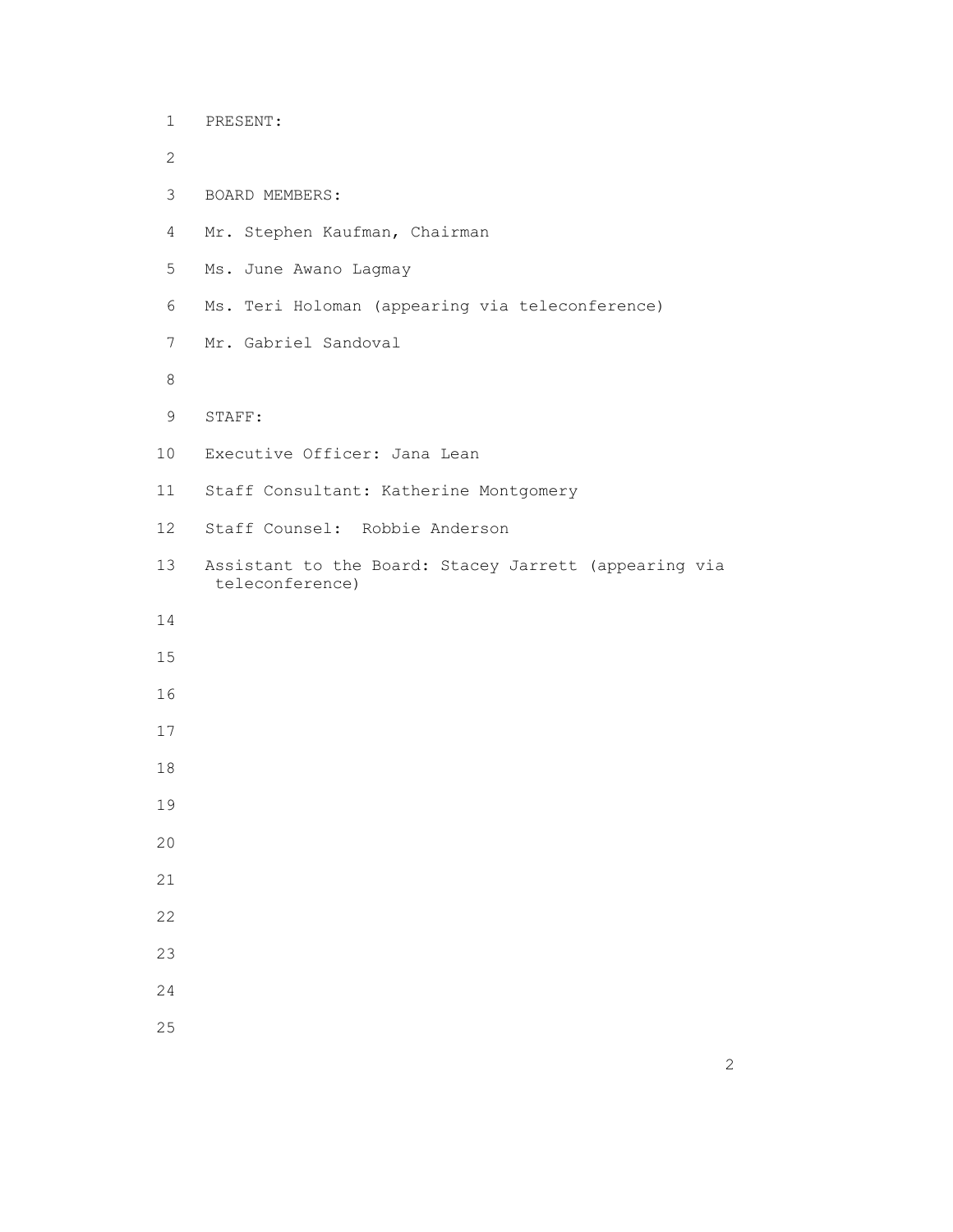| $\mathbf 1$     |     | AGENDA                              |                              |
|-----------------|-----|-------------------------------------|------------------------------|
| $\mathbf{2}$    |     |                                     | $\ensuremath{\mathsf{PAGE}}$ |
| $\mathfrak{Z}$  | I.  | Call to Order                       | $\overline{4}$               |
| $\overline{4}$  | II. | Roll Call and Declaration of Quorum | $\overline{4}$               |
| 5               |     | III. Public Comment                 |                              |
| $\epsilon$      | V.  | Adoption of July 23, 2015 Actions & |                              |
| $7\phantom{.0}$ |     | Meeting Minutes                     | $\overline{4}$               |
| $\,8\,$         | V.  | Closed Session                      | 6                            |
| $\mathsf 9$     |     | VI. Other Business                  | 6                            |
| $10$            |     | VII. Adjournment                    | $\,8\,$                      |
| $11$            |     |                                     |                              |
| 12              |     |                                     |                              |
| 13              |     |                                     |                              |
| 14              |     |                                     |                              |
| $15\,$          |     |                                     |                              |
| 16              |     |                                     |                              |
| 17              |     |                                     |                              |
| $1\,8$          |     |                                     |                              |
| 19              |     |                                     |                              |
| 20              |     |                                     |                              |
| 21              |     |                                     |                              |
| 22              |     |                                     |                              |
| 23              |     |                                     |                              |
| 24              |     |                                     |                              |
| 25              |     |                                     |                              |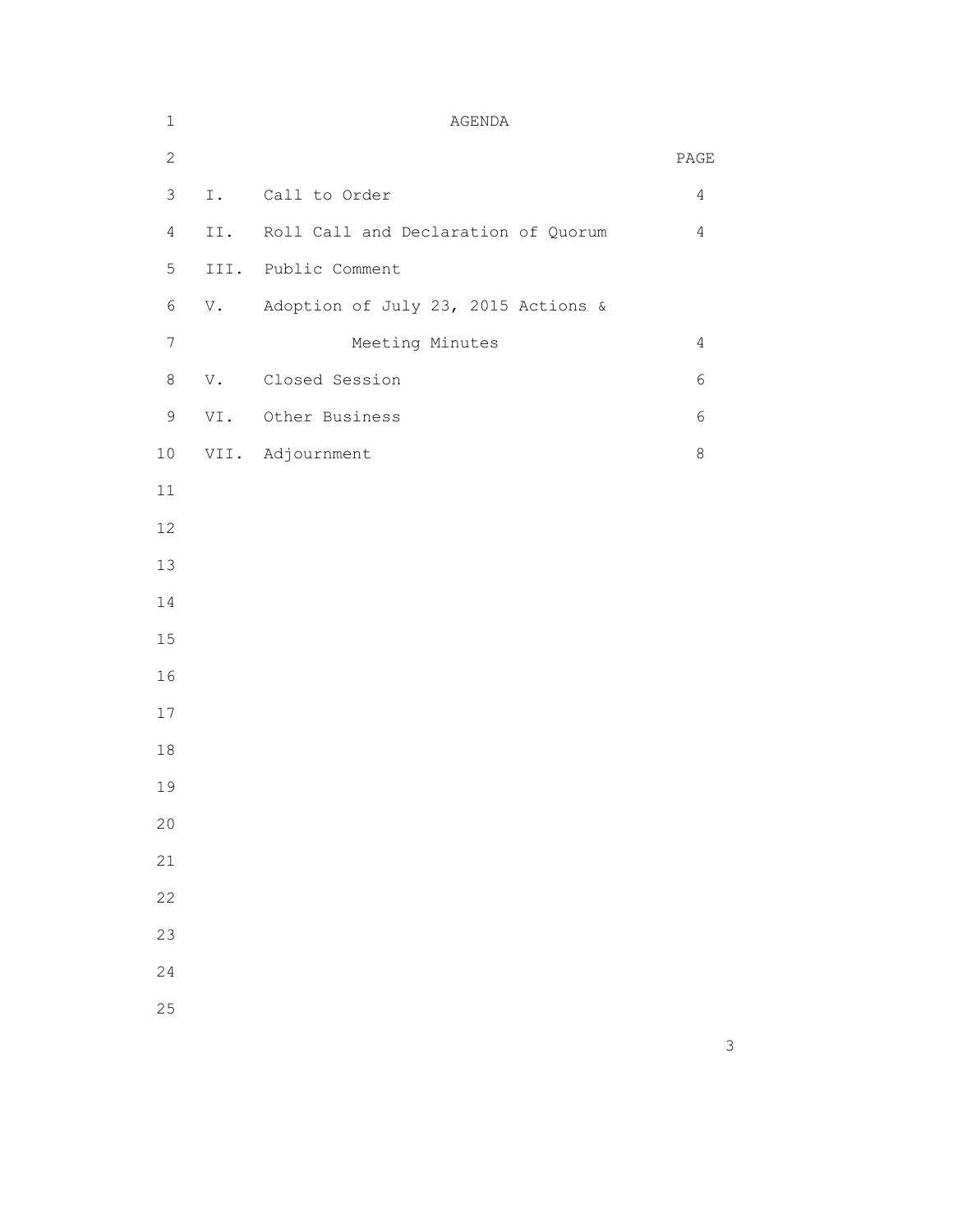| 1              | PROCEEDINGS                                             |
|----------------|---------------------------------------------------------|
| $\overline{c}$ | LOS ANGELES, CALIFORNIA                                 |
| 3              | MONDAY, AUGUST 24, 2015, 2:10 P.M.                      |
| 4              | 00 <sub>o</sub>                                         |
| 5              |                                                         |
| 6              | CHAIRMAN KAUFMAN: We are going to call this             |
| 7              | meeting to order.                                       |
| 8              | Katherine, do you want to take roll?                    |
| $\mathsf 9$    | MS. MONTGOMERY: Stephen Kaufman.                        |
| 10             | CHAIRMAN HOFFMAN: Here.                                 |
| 11             | MS. MONTGOMERY: Teri Holoman.                           |
| 12             | BOARD MEMBER HOLOMAN: Here.                             |
| 13             | MS. MONTGOMERY: June Awano Lagmay.                      |
| 14             | BOARD MEMBER LAGMAY: Present.                           |
| 15             | MS. MONTGOMERY: Gabriel Sandoval.                       |
| 16             | BOARD MEMBER SANDOVAL: Present.                         |
| 17             | CHAIRMAN KAUFMAN: Great, we have everybody              |
| 18             | present. We do not have any public comment cards here.  |
| 19             | In Sacramento do you have any?                          |
| 20             | MS. JARRETT:<br>No.                                     |
| 21             | CHAIRMAN KAUFMAN: Okay. Then we can move on             |
| 22             | to item number 4, which is the adoption of the July 23, |
| 23             | 2015 actions and meeting minutes. Do we have any        |
| 24             | changes and corrections to those?                       |
| 25             | BOARD MEMBER LAGMAY: No changes. I move to              |
|                | 4                                                       |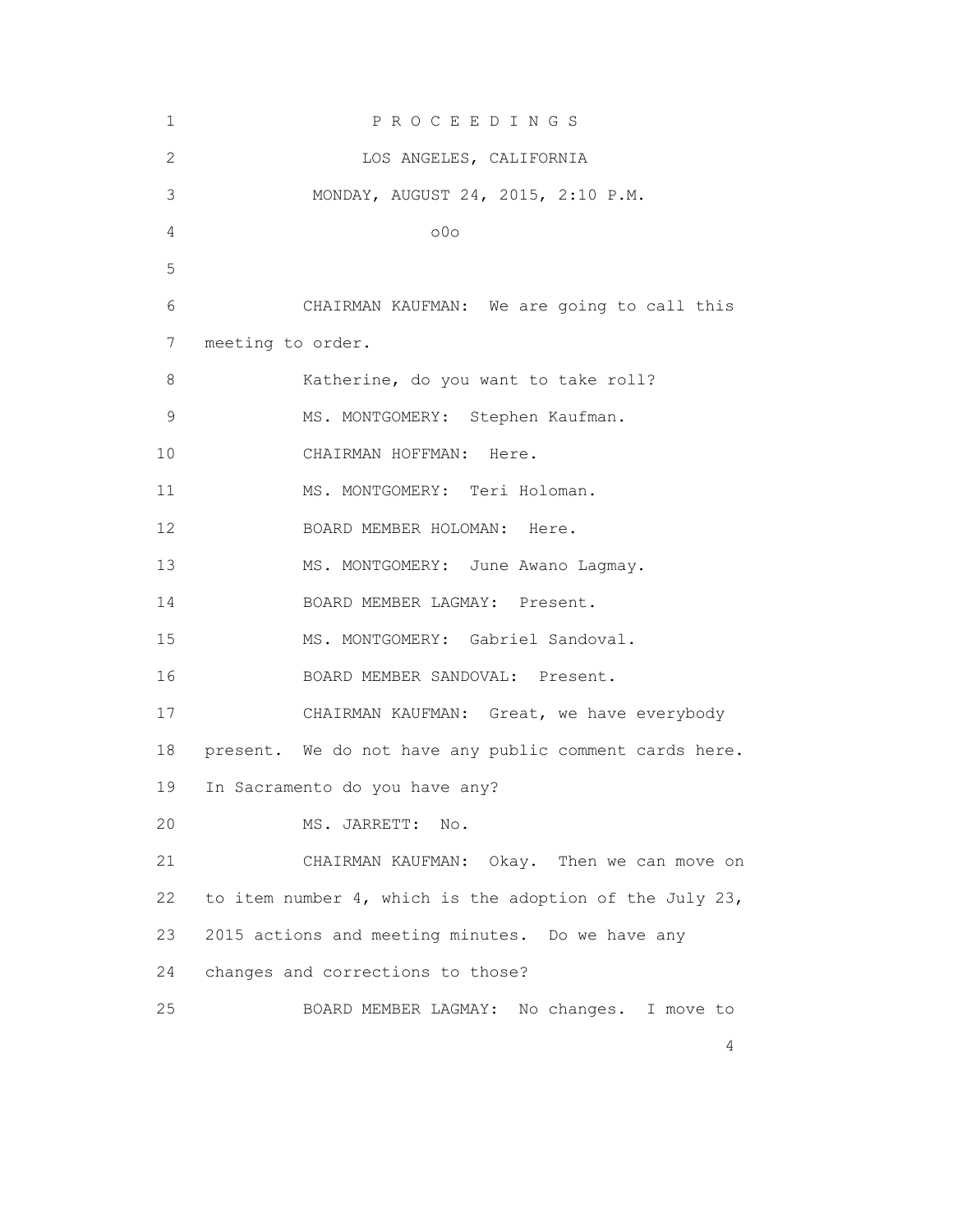1 adopt.

| 2           | BOARD MEMBER SANDOVAL: Second.                          |
|-------------|---------------------------------------------------------|
| $\mathsf 3$ | CHAIRMAN KAUFMAN: We have June moving, Gabe             |
| 4           | seconding. Katherine, why don't you take roll since     |
| 5           | Teri is on the phone?                                   |
| 6           | MS. MONTGOMERY: Stephen Kaufman.                        |
| 7           | CHAIRMAN KAUFMAN: Aye.                                  |
| 8           | MS. MONTGOMERY: Teri Holoman.                           |
| $\mathsf 9$ | BOARD MEMBER HOLOMAN: Aye.                              |
| 10          | MS. MONTGOMERY: June Awano Lagmay.                      |
| 11          | BOARD MEMBER LAGMAY: Aye.                               |
| 12          | MS. MONTGOMERY: Gabriel Sandoval.                       |
| 13          | BOARD MEMBER SANDOVAL: Aye.                             |
| 14          | CHAIRMAN KAUFMAN: Thank you.                            |
| 15          | Next we have a closed session item, so we are           |
| 16          | going to proceed to our respective conference rooms to  |
| 17          | discuss a pending litigation pursuant to Government     |
| 18          | Code Section 11126(e) regarding Holtzman versus         |
| 19          | California Voting Modernization Board, Superior Court   |
| 20          | of Sacramento, case number 34-2015- 80002106. So we     |
| 21          | will adjourn to the conference room and then we will be |
| 22          | back here following our closed session.                 |
| 23          | All right, we will reconnect with you                   |
| 24          | upstairs. Thanks.                                       |
| 25          | ///                                                     |

<u>5</u> September 2007 and 2007 and 2007 and 2007 and 2007 and 2007 and 2007 and 2007 and 2007 and 2007 and 2007 and 2007 and 2007 and 2007 and 2007 and 2007 and 2007 and 2007 and 2007 and 2007 and 2007 and 2007 and 2007 and 2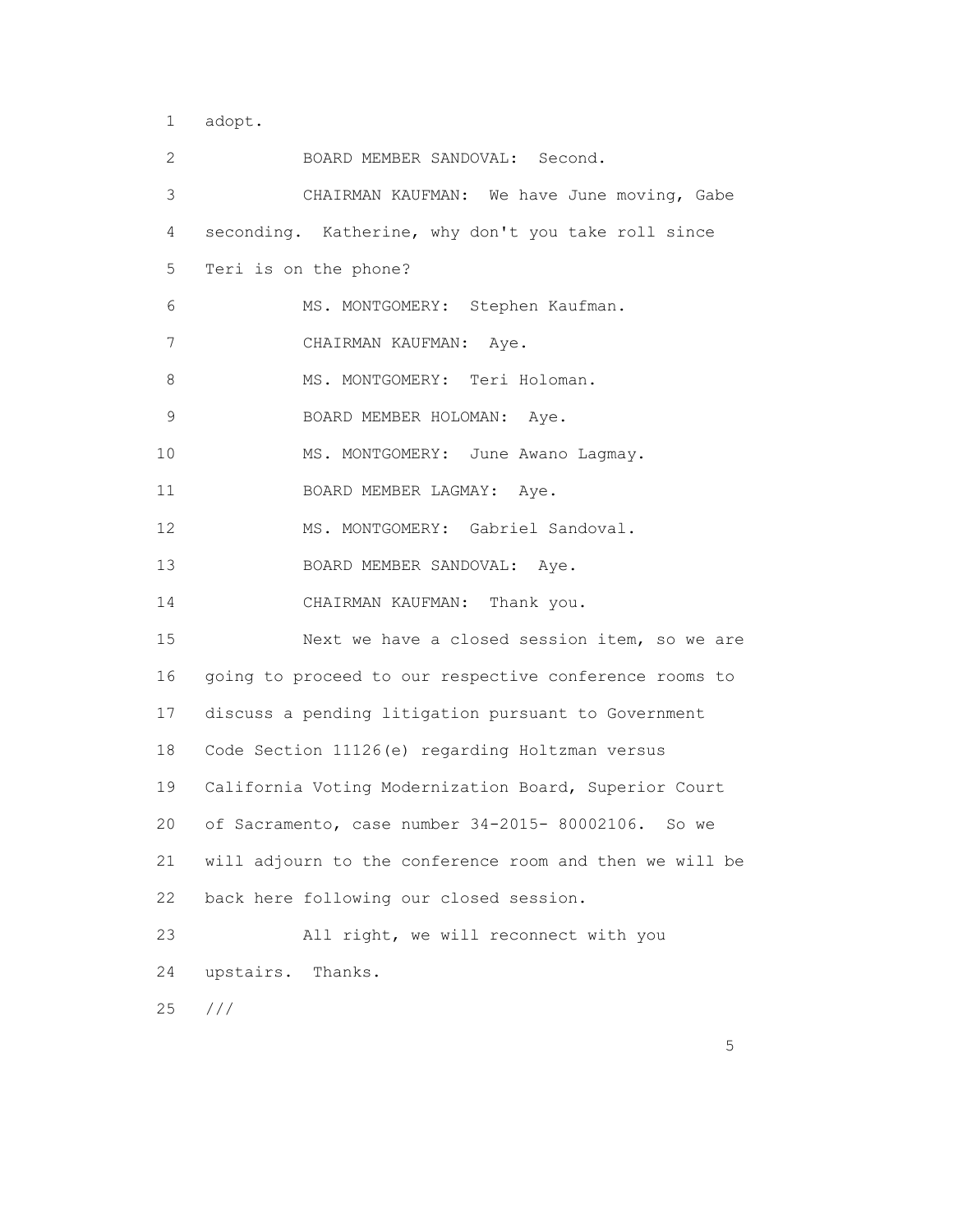1 (The Board met in closed session from 2:14 2 to 2:50 p.m. after which the following 3 further proceedings were had:) 4 CHAIRMAN KAUFMAN: So, Teri, we have you 5 back? 6 BOARD MEMBER HOLOMAN: Yes. 7 CHAIRMAN KAUFMAN: Okay. All right. We are 8 going to resume the public portion of our meeting. We 9 have returned from closed session. 10 And I'll report for the record that the Board 11 approved a settlement of Holtzman versus California 12 Voting Modernization Board, Sacramento Superior Court, 13 case number 34-2015-80002106. 14 Okay. On to item -- oh, I'm sorry. On your 15 end, are there -- again, is there any public present 16 or any public comment on that item number 5? 17 MS. MONTGOMERY: No, there is not. 18 MS. JARRETT: No. 19 CHAIRMAN KAUFMAN: Okay, thanks. No there. 20 Okay. 21 So on to item number 6, other business. 22 MS. MONTGOMERY: We would like to cancel the 23 meeting that we have scheduled for September 3. We 24 don't have any business to discuss. But we do have a 25 meeting scheduled for October 9 that we'd like to hold

<u>6</u> and the contract of the contract of the contract of the contract of the contract of the contract of the contract of the contract of the contract of the contract of the contract of the contract of the contract of the co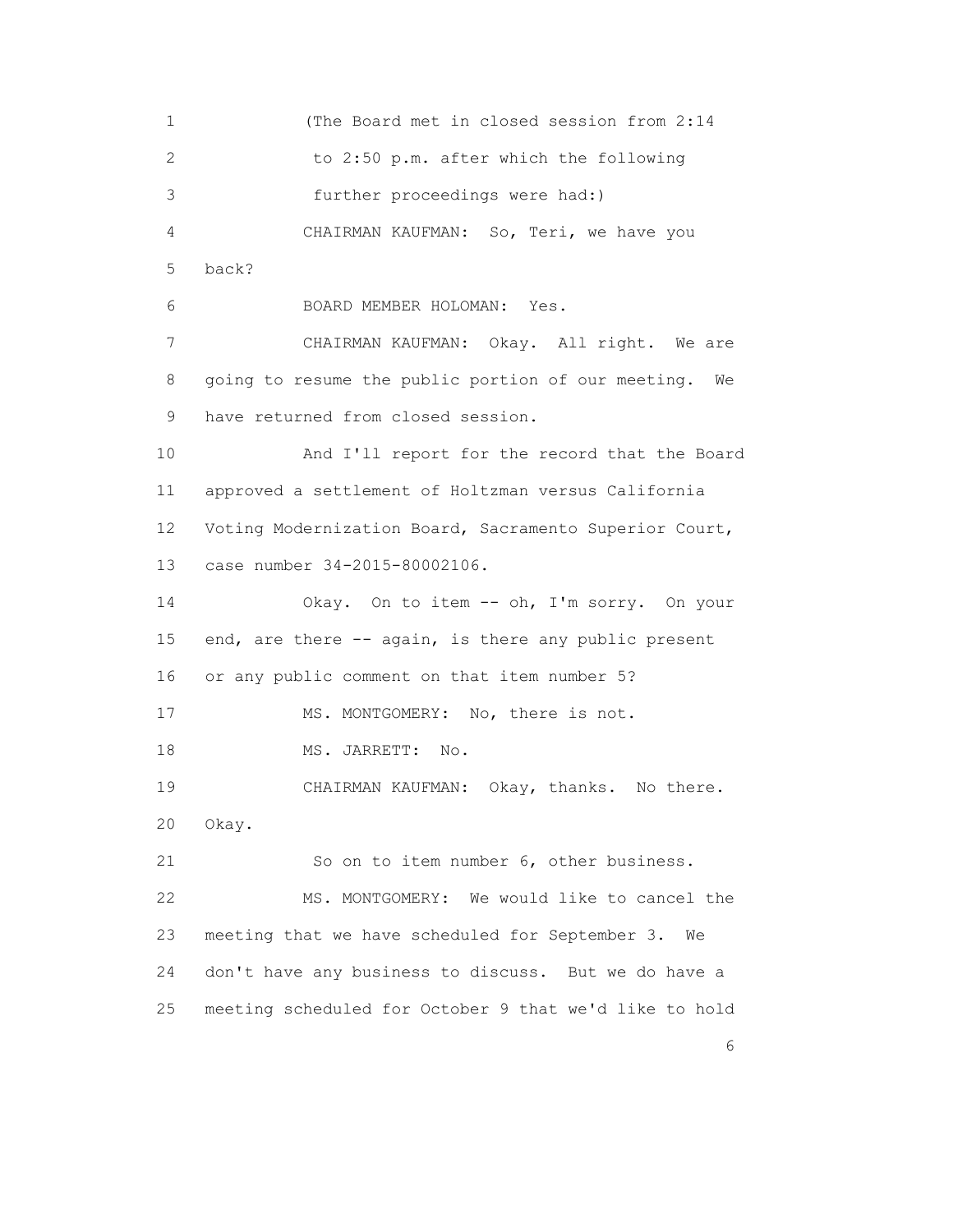1 in Sacramento.

 2 CHAIRMAN KAUFMAN: Okay. 3 MS. MONTGOMERY: 11 a.m., if that's okay with 4 you. 5 CHAIRMAN KAUFMAN: Okay. Unless there's any 6 objections from any of the board members. Teri, did 7 you hear that? 8 BOARD MEMBER HOLOMAN: I did. October 9. 9 CHAIRMAN KAUFMAN: October 9, 11 a.m. We 10 will reserve that for the next VMB meeting in 11 Sacramento. And that will remain on calendar unless we 12 decide close to that date that there is no business 13 before the Board. Okay? 14 BOARD MEMBER SANDOVAL: Will that decision be 15 made before? 16 CHAIRMAN KAUFMAN: We need to do it with like 17 ten days' notice? 18 MS. MONTGOMERY: Yes. 19 CHAIRMAN KAUFMAN: But they'll presumably -- 20 are you going to reach out to Nevada County? 21 MS. LEAN: We will reach out to Nevada 22 County, yes. 23 CHAIRMAN KAUFMAN: They need a little 24 prodding, so let's do that again just to keep that 25 moving.

7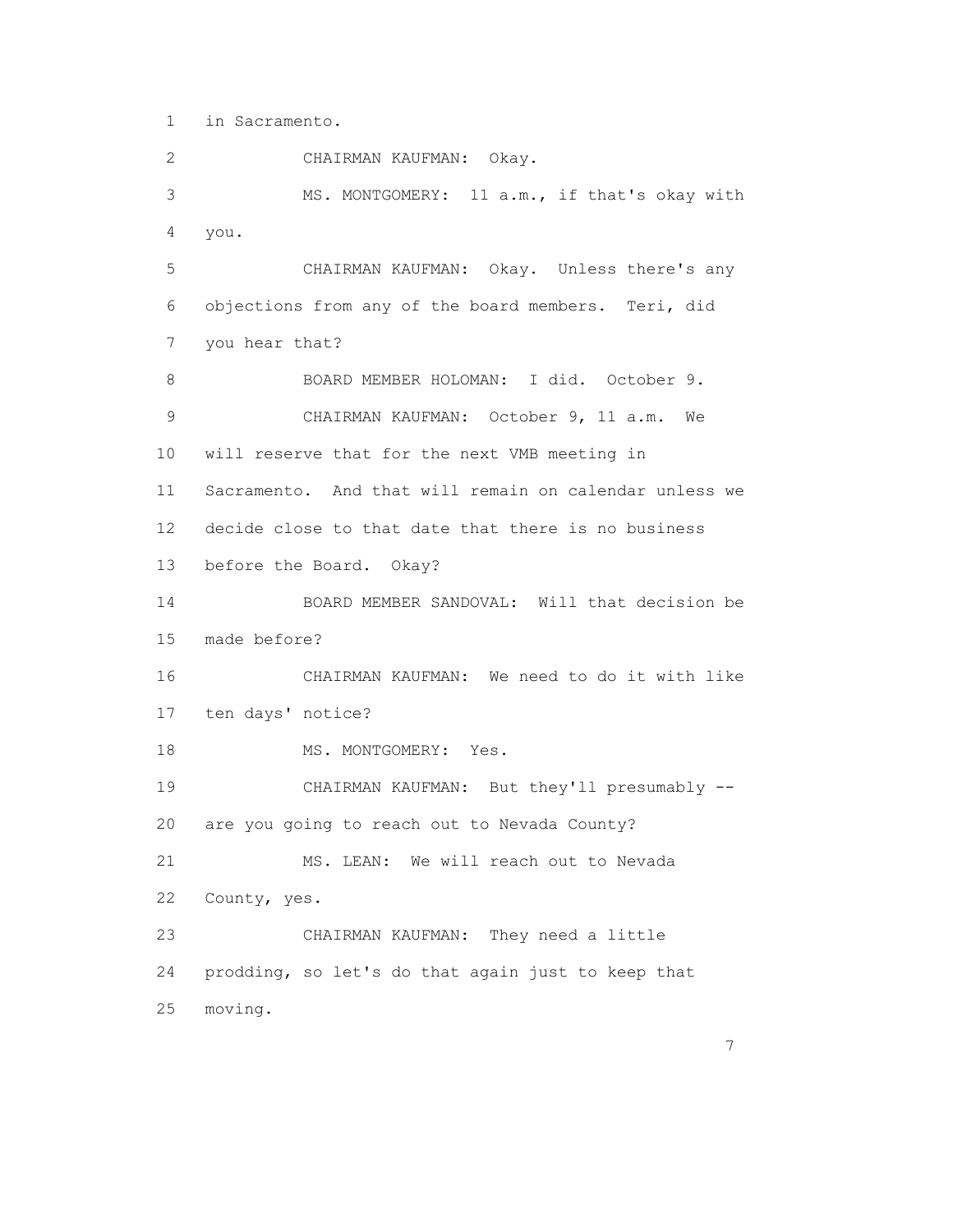1 Okay. Any other business? 2 All right. With that, I will take a motion 3 to adjourn. 4 BOARD MEMBER LAGMAY: I so move. 5 BOARD MEMBER SANDOVAL: Second. 6 CHAIRMAN KAUFMAN: Second. 7 All in favor? 8 BOARD MEMBER LAGMAY: Aye. 9 BOARD MEMBER HOLOMAN: Aye. 10 CHAIRMAN KAUFMAN: Any opposed? 11 Okay. We are done with our meeting for 12 today. Thank you. 13 (Whereupon the meeting adjourned at 2:55 p.m.) 14 15 16 17 18 19 20 21 22 23 24 25